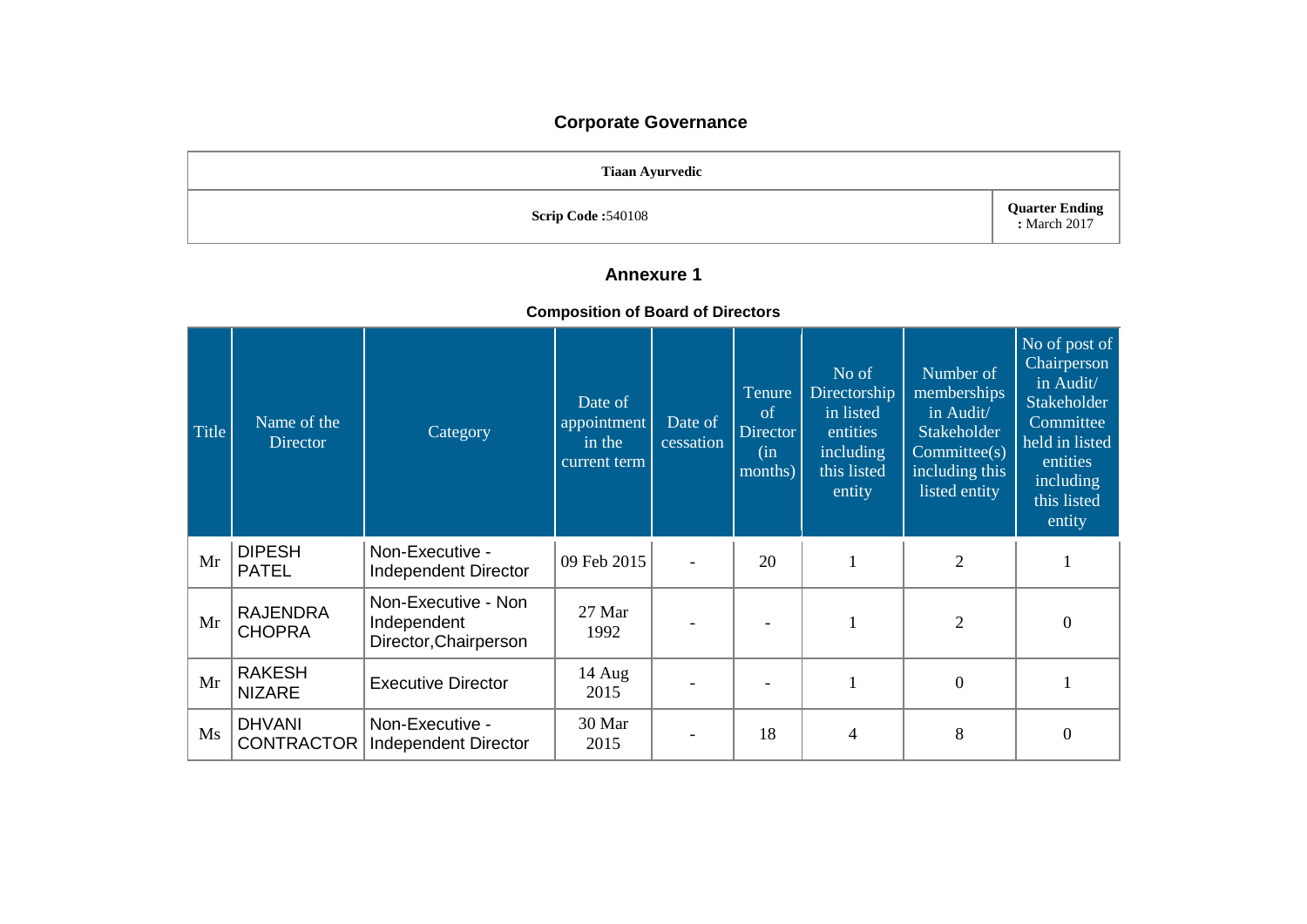## **Annexure 2**

#### **Website Affirmations**

| Item                                                                                                                                       | Compliance<br>status | Details of non-<br>compliance |
|--------------------------------------------------------------------------------------------------------------------------------------------|----------------------|-------------------------------|
| Details of business                                                                                                                        | Yes                  | ٠                             |
| Terms and conditions of appointment of independent directors                                                                               | Yes                  |                               |
| Composition of various committees of board of directors                                                                                    | Yes                  |                               |
| Code of conduct of board of directors and senior management personnel                                                                      | Yes                  | ٠                             |
| Details of establishment of vigil mechanism or whistle blower policy                                                                       | Yes                  |                               |
| Criteria of making payments to non-executive directors                                                                                     | <b>NA</b>            |                               |
| Policy on dealing with related party transactions                                                                                          | Yes                  | ٠                             |
| Policy for determining material subsidiaries                                                                                               | Yes                  |                               |
| Details of familiarization programmes imparted to independent directors                                                                    | <b>NA</b>            |                               |
| Contact information of the designated officials of the listed entity who are responsible<br>for assisting and handling investor grievances | Yes                  | ٠                             |
| Email address for grievance redressal and other relevant details                                                                           | Yes                  | $\blacksquare$                |
| <b>Financial results</b>                                                                                                                   | Yes                  |                               |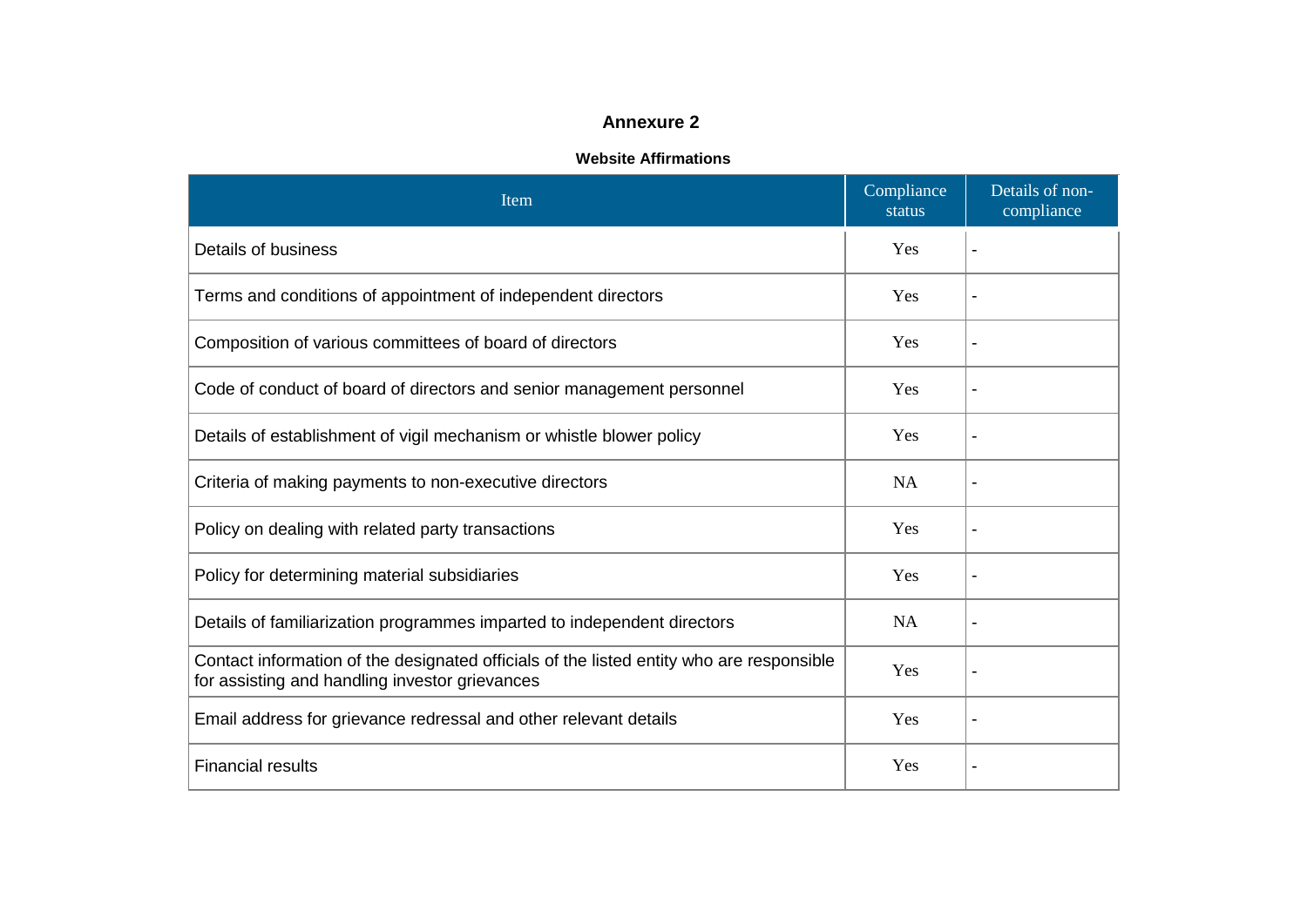| Shareholding pattern                                                                | Yes       |  |
|-------------------------------------------------------------------------------------|-----------|--|
| Details of agreements entered into with the media companies and/or their associates | NA        |  |
| New name and the old name of the listed entity                                      | <b>NA</b> |  |

#### **Composition Of Committee**

| <b>Audit Committee</b>           |                                                   |
|----------------------------------|---------------------------------------------------|
| <b>Name of Committee members</b> | Category                                          |
| MR. DIPESH PATEL                 | Non-Executive - Independent Director, Chairperson |
| MR. RAJENDRA CHOPRA              | Non-Executive - Non Independent Director, Member  |
| MS. DHVANI CONTRACTOR            | Non-Executive - Independent Director, Member      |

### **Nomination and remuneration committee**

| <b>Name of Committee members</b> | Category                                          |
|----------------------------------|---------------------------------------------------|
| MR. DIPESH PATEL                 | Non-Executive - Independent Director, Member      |
| MR. RAJENDRA CHOPRA              | Non-Executive - Non Independent Director, Member  |
| MS. DHVANI CONTRACTOR            | Non-Executive - Independent Director, Chairperson |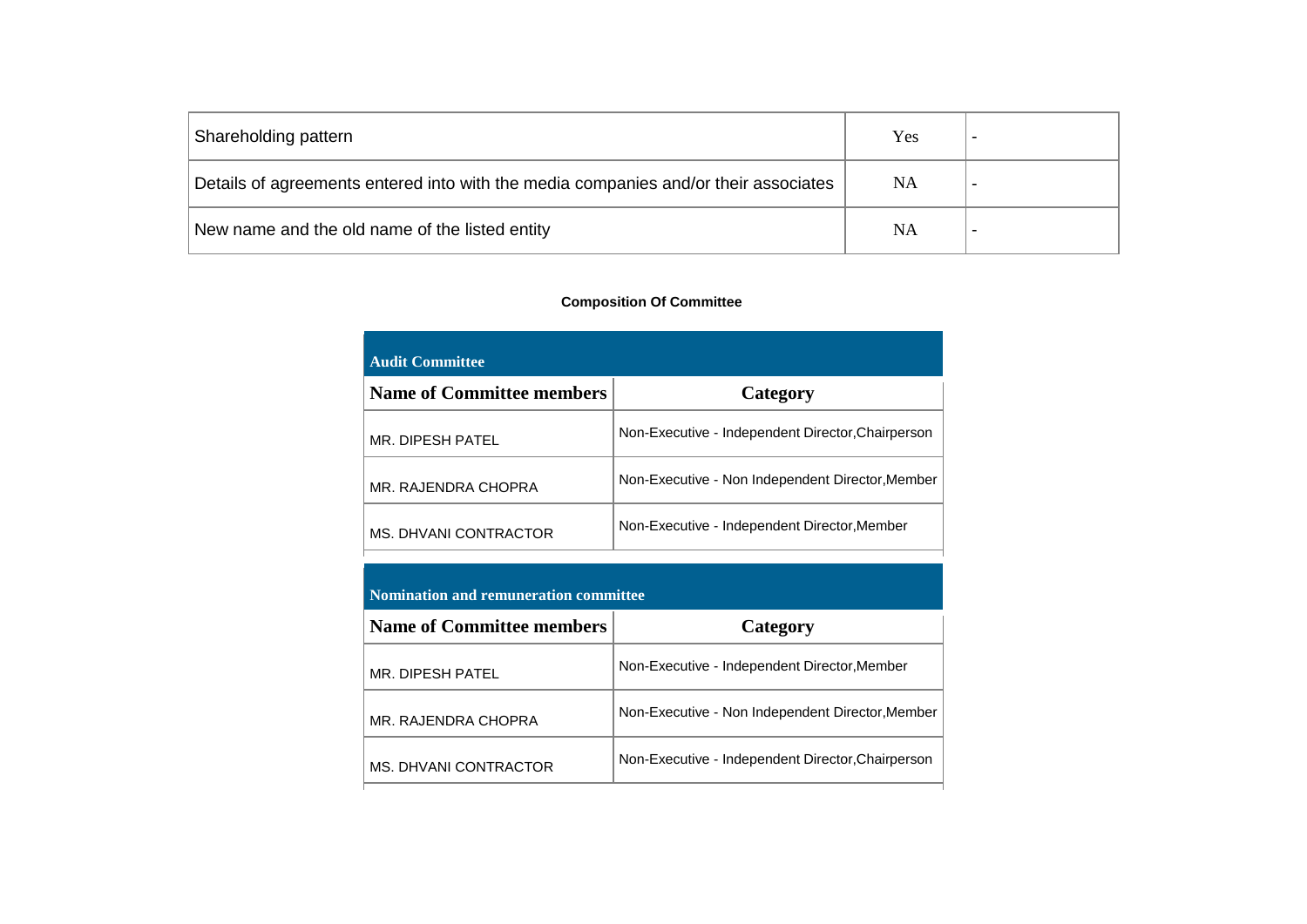| <b>Stakeholders Relationship Committee</b> |                                                  |  |  |  |
|--------------------------------------------|--------------------------------------------------|--|--|--|
| <b>Name of Committee members</b>           | Category                                         |  |  |  |
| MR. DIPESH PATEL                           | Non-Executive - Independent Director, Member     |  |  |  |
| MR. RAJENDRA CHOPRA                        | Non-Executive - Non Independent Director, Member |  |  |  |
| MR. RAKESH NIZARE                          | Executive Director, Chairperson                  |  |  |  |

### **Meeting Of Board Of Directors**

| Date(s) of meeting (if any)<br>in the previous quarter | quarter     | Date(s) of meeting (if $\overline{\text{Maximum}}$ gap between any two<br>any) in the relevant $\cos$ consecutive meeting (in number<br>of days) |  |
|--------------------------------------------------------|-------------|--------------------------------------------------------------------------------------------------------------------------------------------------|--|
| 14 Nov 2016                                            |             |                                                                                                                                                  |  |
|                                                        | 15 Feb 2017 |                                                                                                                                                  |  |

### **Meeting Of Committees**

|                        | $\vert$ Date(s) of meeting of $\vert$<br>Name of Committee the committee in the<br>relevant quarter | Whether requirement of<br>Quorum met (details) | $\Delta$ Date(s) of meeting<br>of the committee in<br>the previous quarter | Maximum gap<br>between any two<br>consecutive meetings<br>(in number of days) |
|------------------------|-----------------------------------------------------------------------------------------------------|------------------------------------------------|----------------------------------------------------------------------------|-------------------------------------------------------------------------------|
| <b>Audit Committee</b> | 15 Feb 2017                                                                                         | Yes, All Members were present                  | 14 Nov 2016                                                                | 92                                                                            |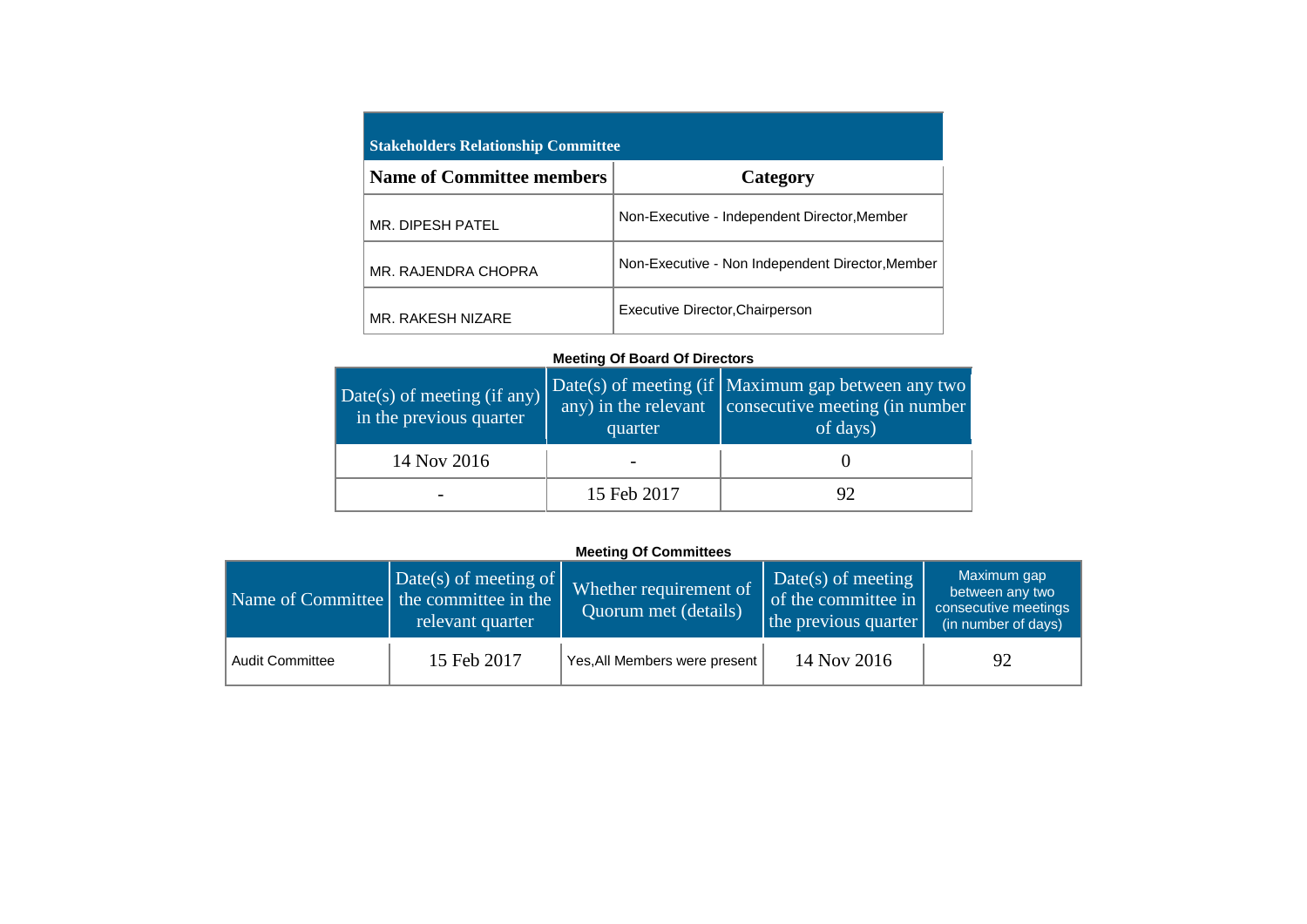| Subject                                                                                                   | Compliance<br>status<br>(Yes/No/NA) | If status is "No" details<br>-of<br>non-compliance |
|-----------------------------------------------------------------------------------------------------------|-------------------------------------|----------------------------------------------------|
| Whether prior approval of audit committee obtained                                                        | <b>NA</b>                           |                                                    |
| Whether shareholder approval obtained for material RPT                                                    | <b>NA</b>                           |                                                    |
| Whether details of RPT entered into pursuant to omnibus approval have been reviewed by<br>audit committee | NA                                  |                                                    |

#### **Affirmations**

| Subject                                                                                                                                                                              | Compliance<br>status<br>(Yes/No) |
|--------------------------------------------------------------------------------------------------------------------------------------------------------------------------------------|----------------------------------|
| The composition of board of directors is in terms of SEBI (Listing obligations and disclosure requirements) Regulations, 2015                                                        | Yes                              |
| The composition of audit committee is in terms of SEBI (Listing obligations and disclosure requirements) Regulations, 2015                                                           | Yes                              |
| The composition of the nomination and remuneration committee is in terms of SEBI (Listing obligations and disclosure<br>requirements) Regulations, 2015                              | Yes                              |
| The composition of the stakeholders relationship committee is in terms of SEBI (Listing obligations and disclosure<br>requirements) Regulations, 2015                                | Yes                              |
| The composition of the risk management committee is in terms of SEBI (Listing obligations and disclosure requirements)<br>Regulations, 2015                                          | NA                               |
| The committee members have been made aware of their powers, role and responsibilities as specified in of SEBI (Listing<br>obligations and disclosure requirements) Regulations, 2015 | Yes                              |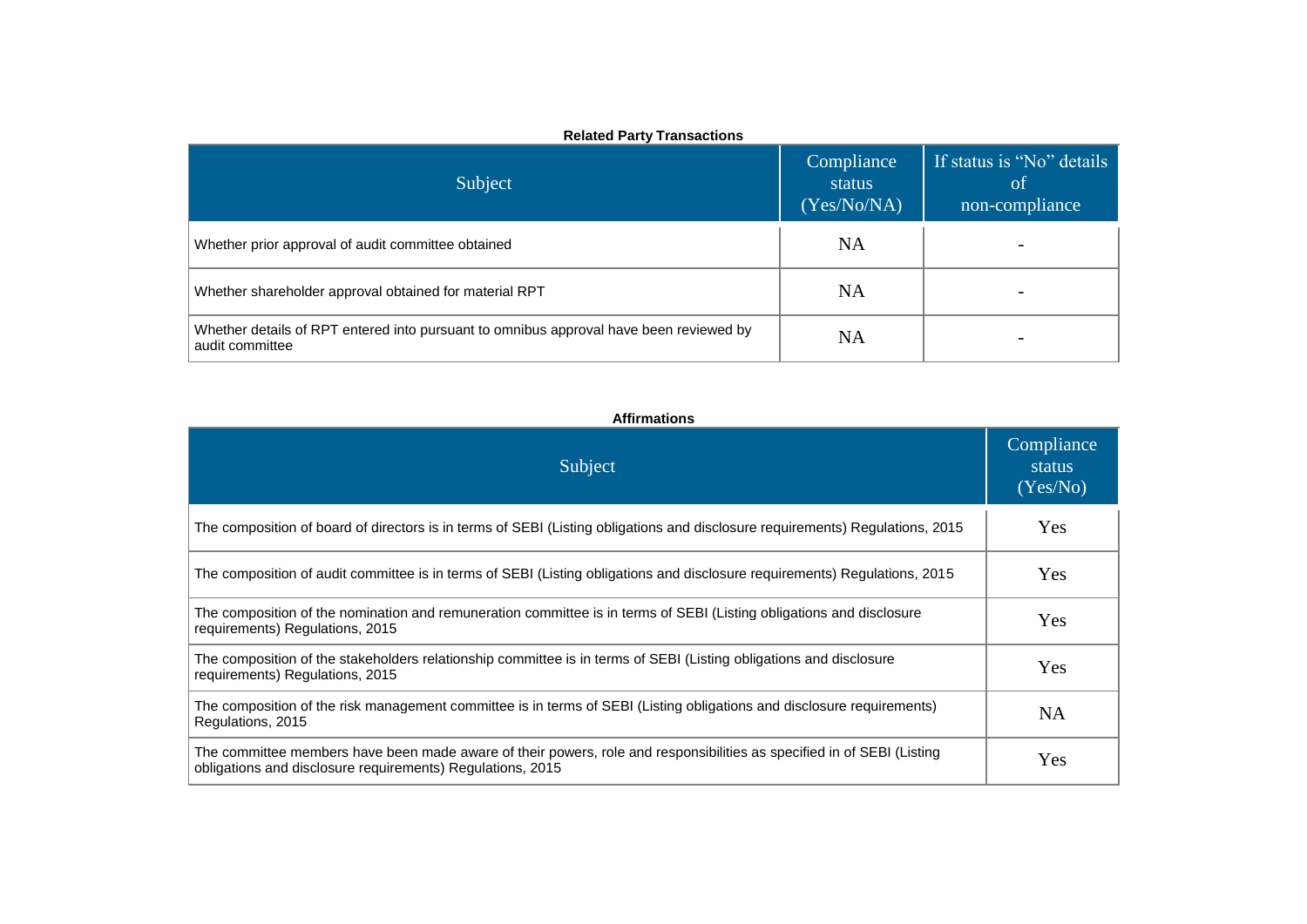| The meetings of the board of directors and the above committees have been conducted in the manner as specified SEBI | Yes |
|---------------------------------------------------------------------------------------------------------------------|-----|
| (Listing obligations and disclosure requirements) Regulations, 2015                                                 |     |

| Sr.            | Particulars                                                                                                    | <b>Regulation Number</b> | Compliance<br>status<br>(Yes/No) | If status is "No" details of non-<br>compliance |
|----------------|----------------------------------------------------------------------------------------------------------------|--------------------------|----------------------------------|-------------------------------------------------|
|                | Independent directors have been appointed in terms of specified criteria of independence<br>and or eligibility | $16(1)(b)$ & 25(6)       | <b>Yes</b>                       |                                                 |
| $\overline{c}$ | Board composition                                                                                              | 17(1)                    | Yes                              | $\blacksquare$                                  |
| 3              | Meeting of board of directors                                                                                  | 17(2)                    | Yes                              | $\overline{\phantom{a}}$                        |
| 4              | Review of compliance reports                                                                                   | 17(3)                    | Yes                              |                                                 |
| 5              | Plans for orderly succession for appointments                                                                  | 17(4)                    | <b>NA</b>                        |                                                 |
| 6              | Code of conduct                                                                                                | 17(5)                    | Yes                              |                                                 |
|                | Fees or compensation                                                                                           | 17(6)                    | <b>NA</b>                        |                                                 |
| 8              | Minimum information                                                                                            | 17(7)                    | <b>Yes</b>                       |                                                 |
| 9              | Compliance certificate                                                                                         | 17(8)                    | Yes                              |                                                 |
| 10             | Risk assessment and management                                                                                 | 17(9)                    | <b>NA</b>                        |                                                 |
| 11             | Performance evaluation of independent directors                                                                | 17(10)                   | Yes                              | $\overline{\phantom{a}}$                        |
| 12             | Composition of audit committee                                                                                 | 18(1)                    | Yes                              |                                                 |
| 13             | Meeting of audit committee                                                                                     | 18(2)                    | Yes                              |                                                 |
| 14             | Composition of nomination and remuneration committee                                                           | 19(1) & (2)              | Yes                              |                                                 |
| 15             | Composition of stakeholder relationship committee                                                              | 20(1) & (2)              | Yes                              | $\overline{\phantom{a}}$                        |
| 16             | Composition and role of risk management committee                                                              | 21(1), (2), (3), (4)     | NA                               |                                                 |
| 17             | Vigil mechanism                                                                                                | 22                       | Yes                              |                                                 |

## Annual Affirmation